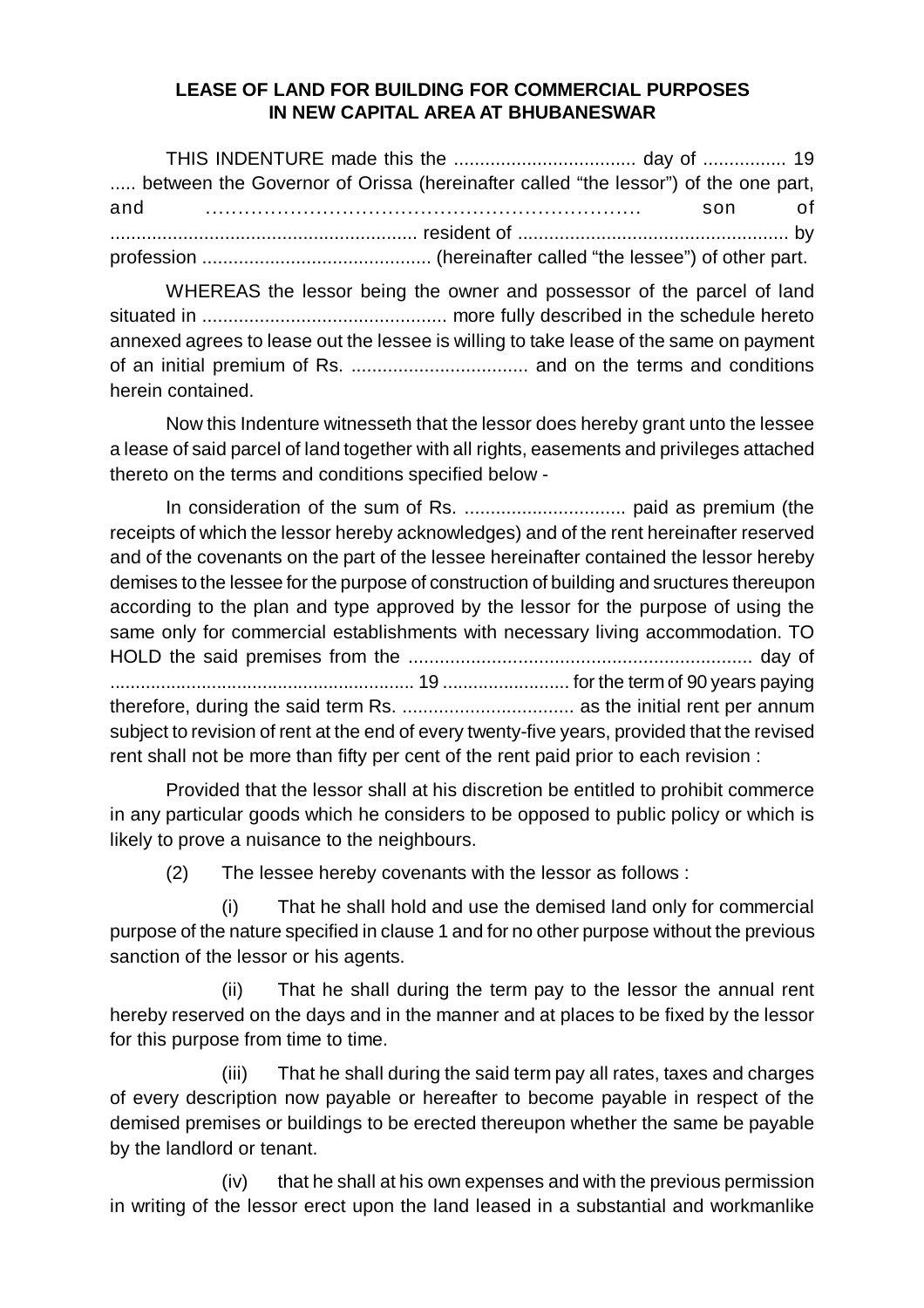manner with new and sound materials and lto the satisfaction of the lessor or his authorised representative structures for use as commercial-cum-residential holdings with all requisite and proper walls, sewers, drains and other conveniences as shall be approved by the lessor or his authorised representative and shall complete the same in all respects fit for the aforesaid purpose within 36 months from the date hereof or within such further time, if any, as the lessor may allow.

(v) That he shall not erect or build or permit to be erected or build on the demised premises any building other than that specified in a plan approved by the lessor nor make an addition to any existing building or structures at any time except with the written approval of the lessor.

(vi) That he shall conform to all rules, regulations and by-laws of the Notified Area Council, Bhubaneswar or such other local authority for the area as may hereafter be constituted relating to roads, buildings, public health, safety, convenience and sanitation which may for the time being be enforced.

(vii) That he shall make all sanitary and conservancy arrangements for the labour employed on the said land and shall pay the local authority expenses, if any, incurred on his account by the said authority for making such arrangements on his behalf.

(viii) that the building and the structures, during construction, shall be open to inspection by the lessor or his authorised representative. When a defect is noticed either in the construction or in quality of materials used for it or when there is a change of design or deviation of plan without the previous approval of the lessor the lessee shall upon receipt of notice in writing from the lessor, remove the defect within the period specified therein.

(ix) That no act, shall be done or caused to be done on the said land or building which is likely to be or become a nuisance or a disparagement, annoyance or inconvenience to the lessor or to the other lessees in the neightbourhood.

(x) That all mines, mineral products, burried treasure, coal petroleum, oil and quarries whatsoever in, under or within the said land shall be the property of the lessor.

(xi) That if the lessor, at any time, before the expiry of the lease desires for any public purpose to resume the holding or any part thereof the lessee shall vacate it or the part required within three months from the notice in writing given by the lessor for the purpose in which case and in case of determination of this lease under clause 4 (i) the lessee shall be entitled to reasonable compensation for any building structure or other improvements that he may have made with the written consent of the lessor. He shall also be entitled to compensation on account of the loss of use and occupation of the holding which may be fixed at such amount which may be considered equitable according to the circumstances of each case :

Provided that particularly in case of re-entry for breach or non-observance of any of the covenants laid down in sub-clauses (v) and (xiv), (xvii) and (xviii) of clause 2 the lessee shall not be entitled to any compensation for the land or the buildings or others structures erected by him on the land except being at liberty to remove the material of such buildings or structures as laid down in clause 4 (i) hereafter.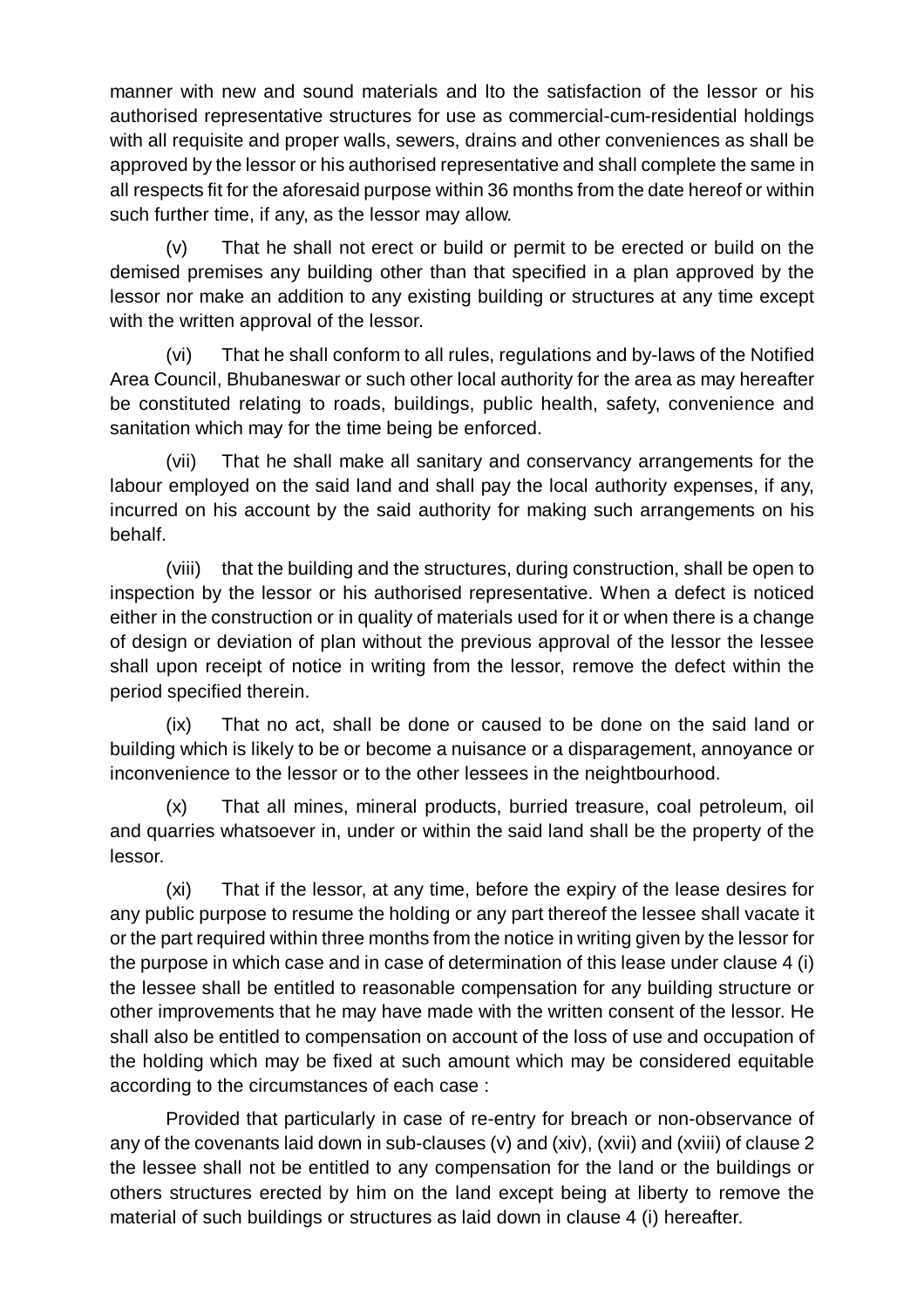(xii) That all sums of money due to the lessor or any account under these presents, shall be recoverable by the lessor in addition to any other remedy open to him as a public demand under the Orissa Public Demand Recovery Act, 1962, (Orissa Act, IV of 1963). In the event of the lessee not paying any instalment of the rent on or before the date fixed for the purpose, he shall in addition to the arrears pay interest at the rate of 61/2 per cent annum on such arrears.

(xiii) That the lessee shall keep in tact and well defined the boundaries of the holding and shall point them out for inspection when required by the lessor to do so to any officer or person duly authorised by him in writing in that behalf.

(xiv) That he shall not without the consent in writing of the lessor use or permit the use of the said land for any purpose other than that for which it is leased or shall not transfer the said plot without such consent provided that no such consent to transfer the lease hold by way of sale or gift shall be given by the lessor unless the lessee pays such amount as may be decided by the Government from time to time as consent fee.

(xv) That during the continuance of the lease, the lessee shall maintain the premises and all the buildings and structures thereon in sanitry condition and in good substantial state of repair to the satisfaction of the lessor or his representative.

(xvi) That in the event of the demised premises being destroyed or substantially destroyed by fire, storm or any other cause to rebuild within such period after such destruction as may be fixed by the lessor in a substantial and workmanlike manner at his own cost and expense on the said land a residential building with necessary outhouses boundary walls, sewers, drains and latrines in accordance with plans elevations and specifications approved and signed by the lessor and under the inspection and to the satisfaction of the lessor.

(xvii) That not to keep or store any dangerous or inflamable substances or keep for sale or storage any intoxicating liquors on or in the demised premises or keep any cattle or animals for profit thereon without the previous consent in writing of the lessor or to use the demised premises for any purposes which in the opinion of the lessor may be a source of nuisance or annoyance to the tenants or the occupiers of the adjoining or neighbouring premises.

(xviii) That not to use the demised land or any part thereof for agricultural or horticultural purposes or for other business of a nature likely to prove a nuisance or inconvenience to the neighbouring residence or to the public in general or for any other purpose whatsoever except for the purpose of shops, residential quarters and offices as hereinbefore mentioned provided that the lessee shall be at liberty to maintain a kitchen and / or a flower garden as an adjunct to the said residential building for the use of the occupier thereof but for no other purpose.

3. The lessor hereby covenants with the lessee as follows :-

(i) That the lessee paying the rent hereby reserved and perform all the covenants herein contained, shall hold and enjoy the demised premises during the said term without any unlawful interruption by the lessor or any other person whatsoever.

4. PROVIDED ALWAYS IT IS HEREBY EXPRESSLY AGREED by and between the parties hereto as follows :-